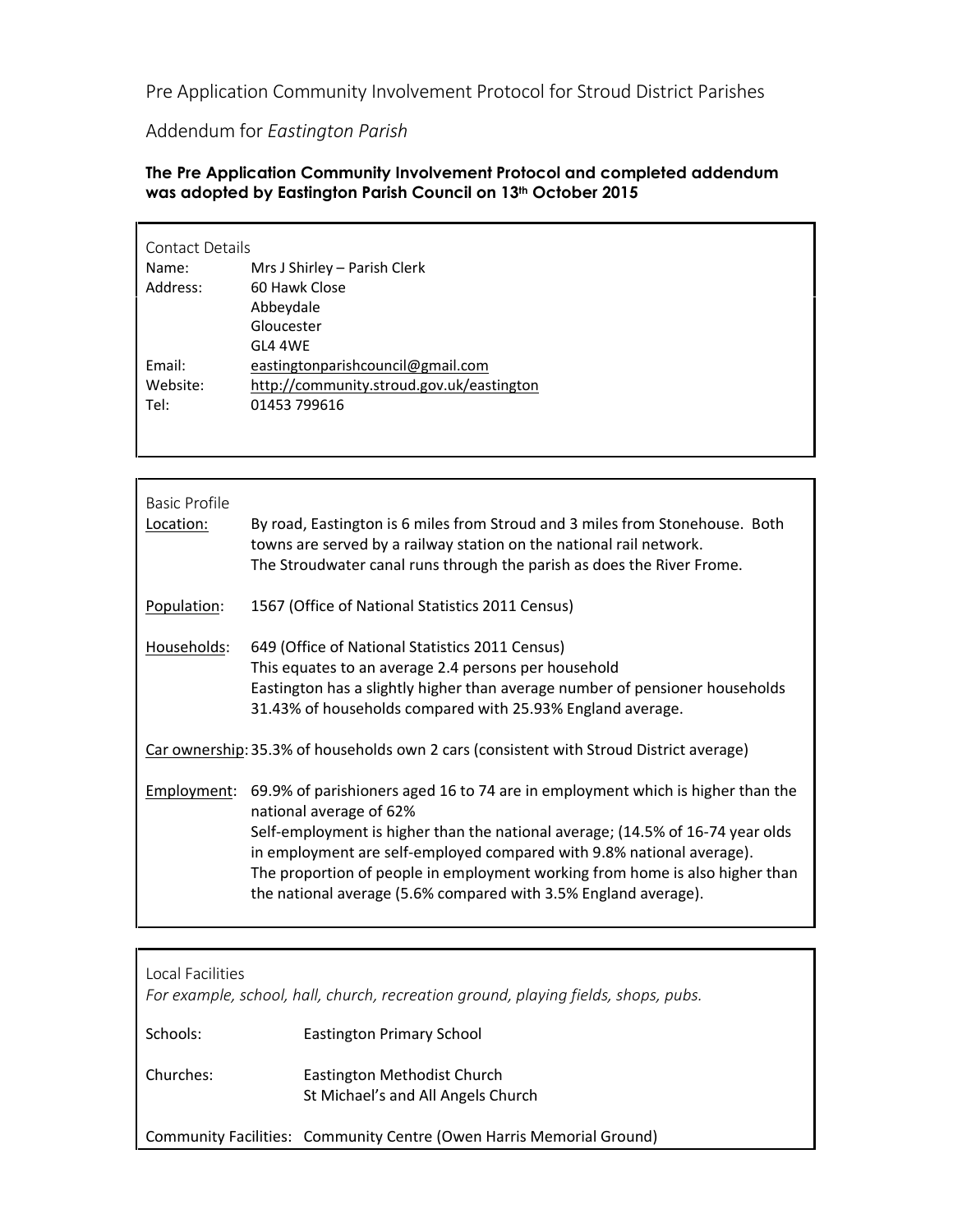|                                            | Playing Field (Owen Harris Memorial Ground)<br>Play Park (Snakey Lane)<br>Eastington Village Hall<br><b>Burial Ground</b><br>Allotments<br><b>Community Orchard</b>                                                      |
|--------------------------------------------|--------------------------------------------------------------------------------------------------------------------------------------------------------------------------------------------------------------------------|
| Shop/Pub/Leisure:                          | <b>Butchers</b><br>Hairdressers/beauticians x 2<br>Fuel Stations with stores x 2<br>Post Office<br>Grocery store<br>Public House (The Badger Inn)<br>Hotel (Kings Head House Hotel)<br>Eastington Park Weddings & Events |
| Sheltered<br>Housing / Care<br>Facilities: | Broadfield Road Sheltered Housing<br>William Morris Camphill Community<br>The Grange Care Centre<br><b>Orchard Leigh Community</b>                                                                                       |

**Local Groups and Organisations** *For example, civic society, footpaths group, women's institute, football club.*

Alkerton Rangers Football Club Cotswold Canals Trust Dog training group Don't Strangle Stroud Eastington Actions to Reduce traffic Speed (EARS) Eastington Community Land Trust Eastington Community Orchards Eastington Cricket Club Eastington Playgroup Eastington Village Hall Charity Friends of Snakey Lane Park (formerly Eastington Youth Group) Jolly Joggers Keep Eastington Rural Owen Harris Memorial Ground Charity Public Rights of Way Defence Group The Eastington Allotment Society Slimming group Stroud Town Football Club (uses OHMG as home ground for U13s and U14s) Yoga group Youth Club (Eastington Methodist Church) Zumba group

**Existing 'Plans'**

*Note down any Parish Plan, Design Statement, Housing Needs Study or other background material or guidance (with date completed) and note where such documents are available.*